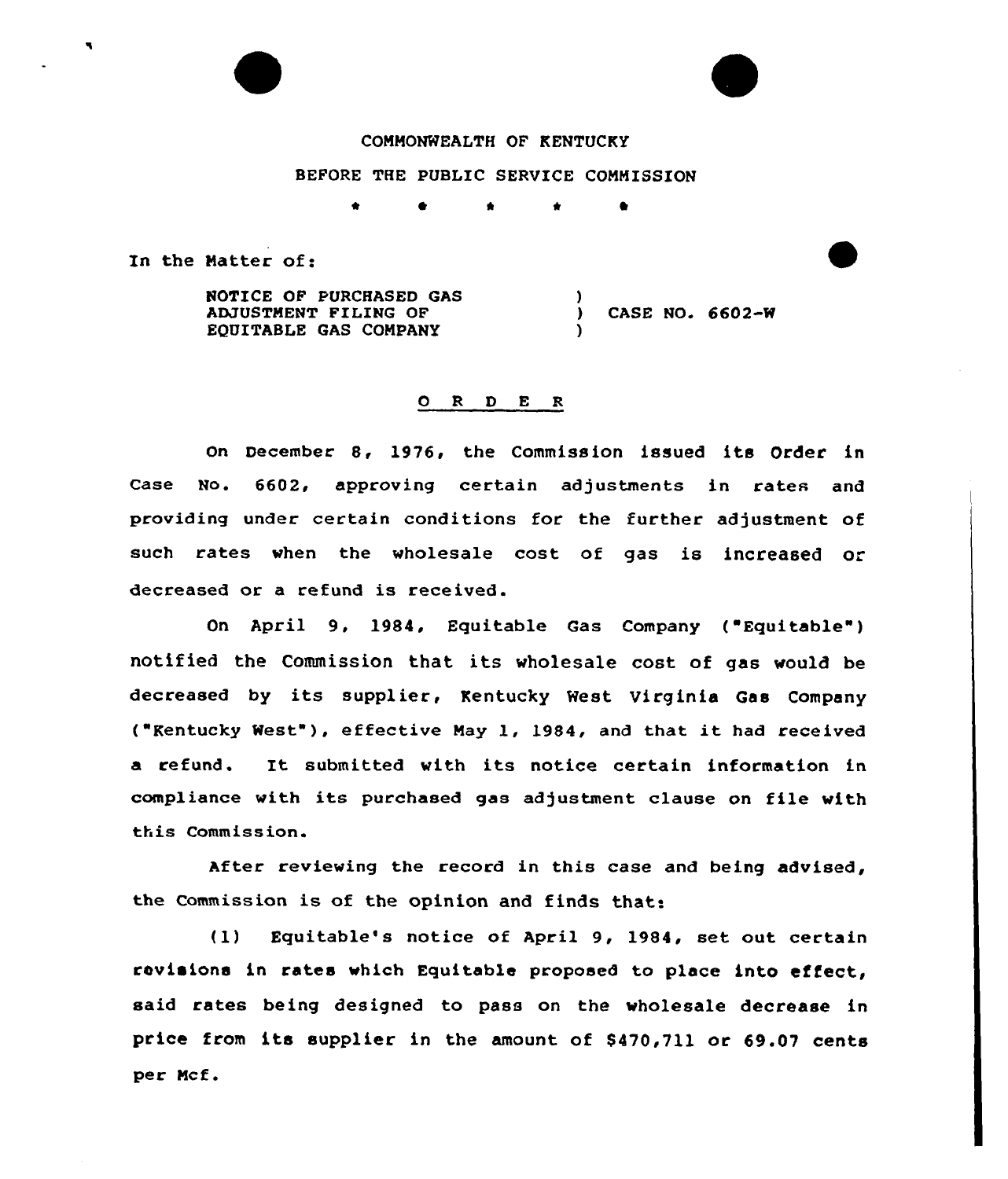(2) Kentucky Nest. has filed an application for decreased rates to become effective Nay 1, 1984, with the Federal Energy Regulatory Commission.

(3) Equitable has a refund in the amount of \$82 203 from its supplier. A refund factor of \$0.1216 per Mcf should be used as <sup>a</sup> reduction in the purchased gas adjustment for <sup>a</sup> period of 12 months or until such time as the full amount plus interest has been refunded to Equitable's customers. The refund should begin with meter readings taken on Nay 1, 1984, or as soon as practical thereafter.

(4) Equitable should refund the amount reported in its application plus interest at a rate equal to the average of the "3-Nonth Commercial Paper Rates" for the immediately preceding 12-month period less 1/2 of 1 percent to cover the cost of refunding. These monthly rates are reported in the Federal Reserve Bulletin and the Federal Reserve Statistical Release.

(5) Equitable's proposed rates also reflect the expiration of two refund credits of 80.2743 and \$0.5661 per Ncf that have been in effeet since March <sup>1</sup> and April 1, 1983, respectively. These refund credits were approved in Case Nos. 6602-S and 6602-T.

(6} The net effect of the wholesale decrease, supplier refund, and elimination of two refund credits is an increase of 2.81 cents per Ncf.

(7) Equitable's adjustment in rates under the purchased gas adjustment provisions approved by the Commission in its Order in Case No. 6602 dated December 8, 1976, is fair, just and

 $-2-$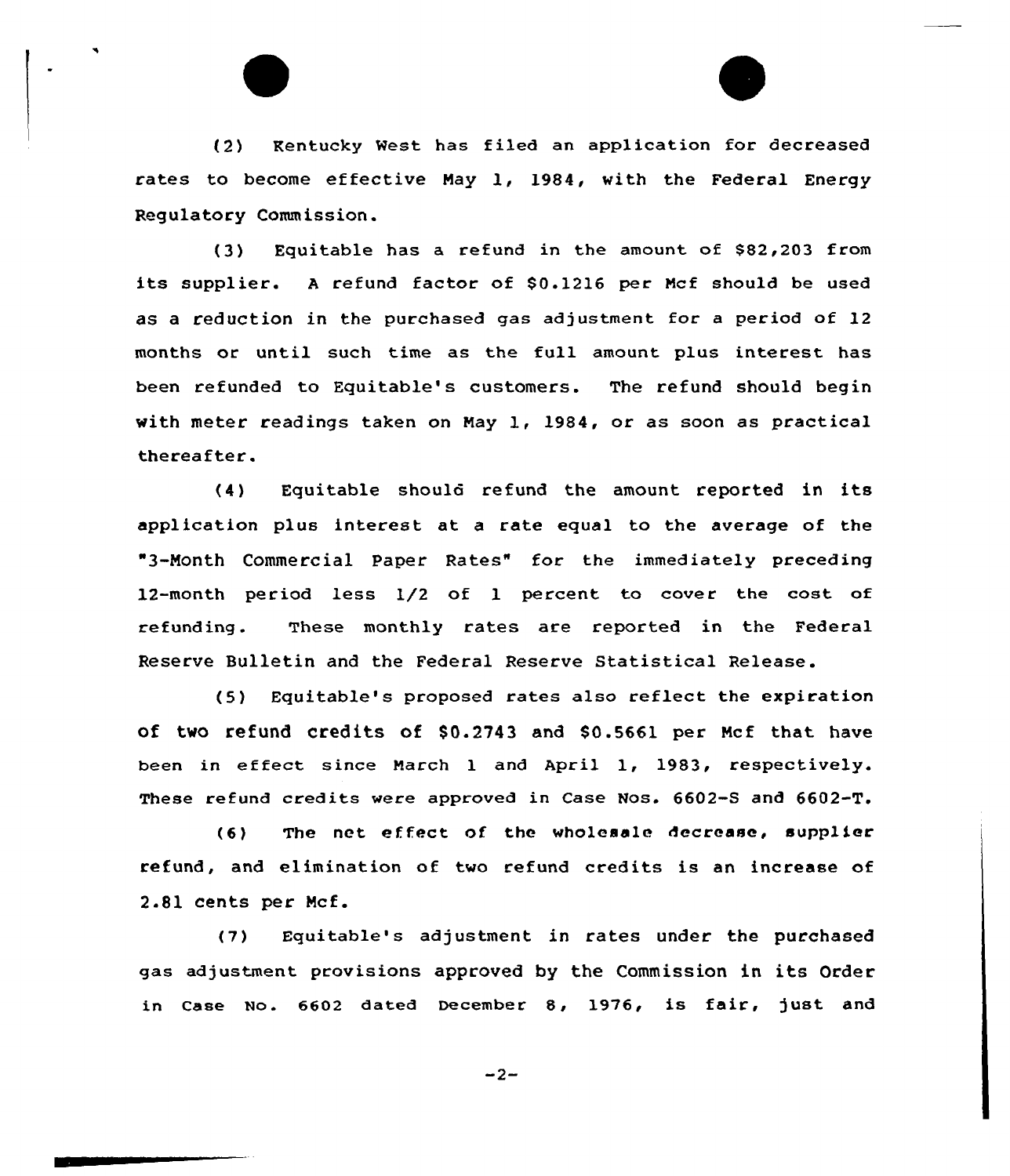

reasonable and in the public interest and should be effective with gas supplied on and after Nay 1, 1984.

IT IS THEREFORE ORDERED that the rates in the Appendix to this Order be and they hereby are authorized effective with gas supplied on and after Nay 1, 1984.

IT IS FURTHER ORDERED that the authorized rates shall include a refund factor of \$0.1216 per Mcf as a reduction in the approved purchased gas adjustment beginning with meter readings taken on Nay 1, 1984, or as soon as practical thereafter, and this refund factor shall remain in effect until such time as necessary so that the total amount refunded will, as nearly as possible, reflect the amount received. The refund factor will terminate when the amount refunded equals the refund herein reported plus interest.

IT IS FURTHER ORDERED that within 30 days of the date the refund factor is terminated Equitable shall file with this Commission a summary statement showing a reconciliation of customer billings and the amount refunded.

IT IS FURTHER ORDERED that the refund factors of \$0.2743 per Ncf established in Case No. 6602-8 and S0.5661 per Ncf established in Case No. 6602-T shall be eliminated as they have been in effect a full 12 months. Equitable shall file a summary statement showing a reconciliation of customer billings and the amount refunded within 30 days of the date of this Order.

IT IS FURTHER ORDERED that within 30 days of the date of this Order Equitable shall file with this Commission its revised tariffs setting out the rates and refund factor authorized herein.

 $-3-$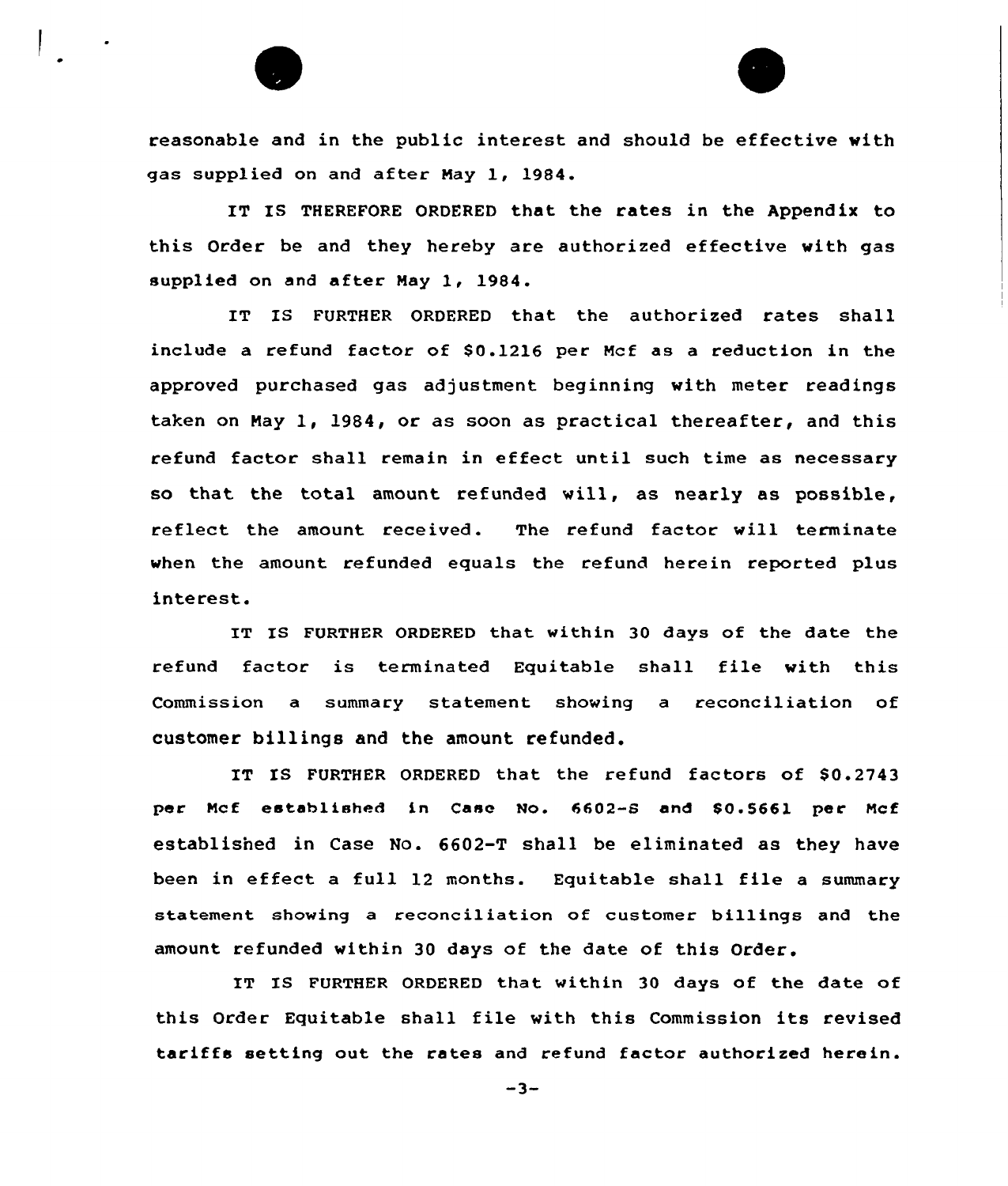



Done at Frankfort, Kentucky, this 25th day of April, 1984.

PUBLIC SERVICE COMMISSION ulli J Un Chairman **Tce Commissioner** 

ATTEST:

Secretary